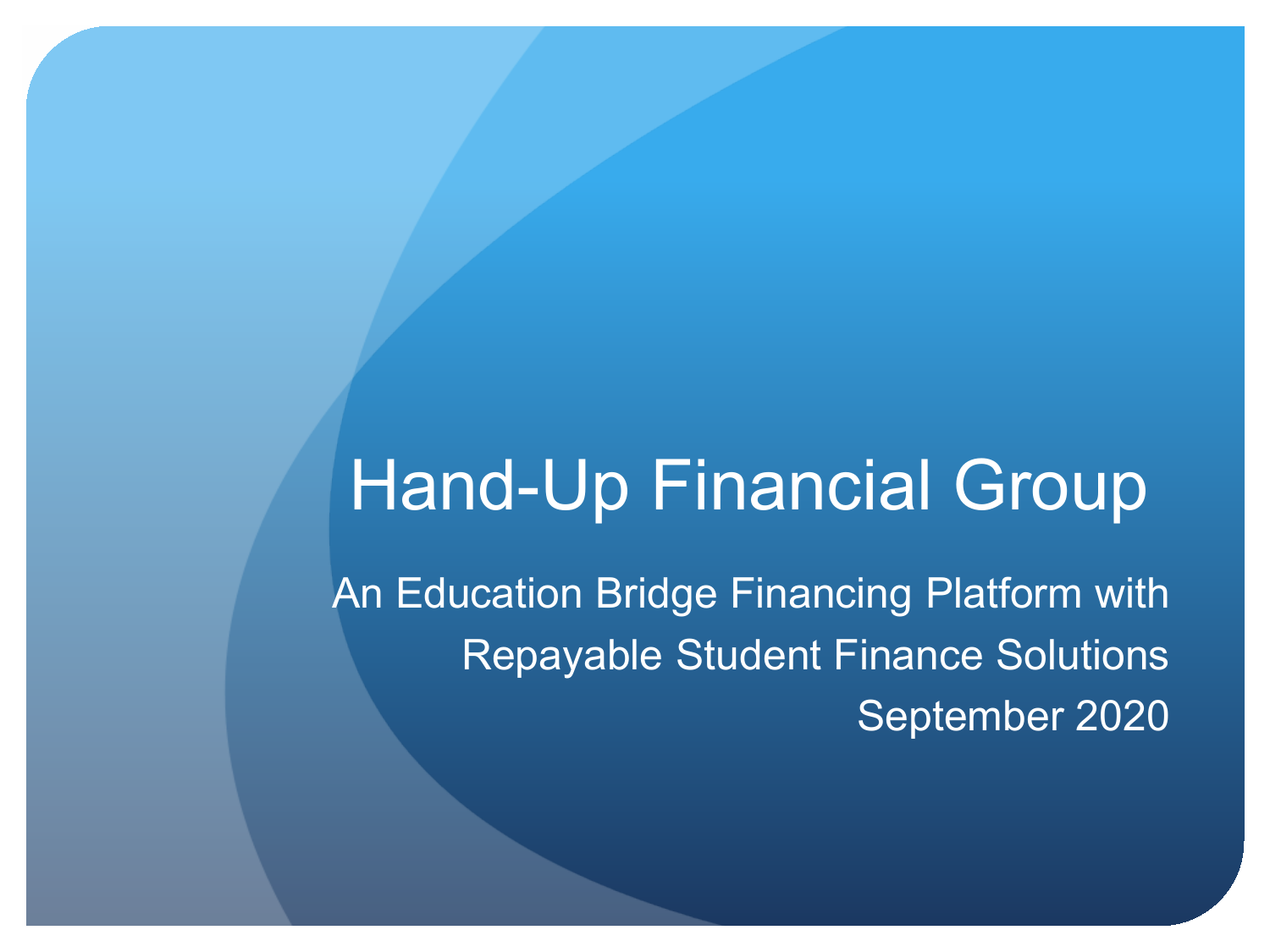### Discussion Items

- Themes from Higher Ed
- GAP Funding Overview
- Discussion: A Bridge Financing Platform with Repayable Student Finance Solutions (including risk mitigation with COVID-19)
- Opportunities for 2020 and beyond
- Appendix A: HU leadership bios

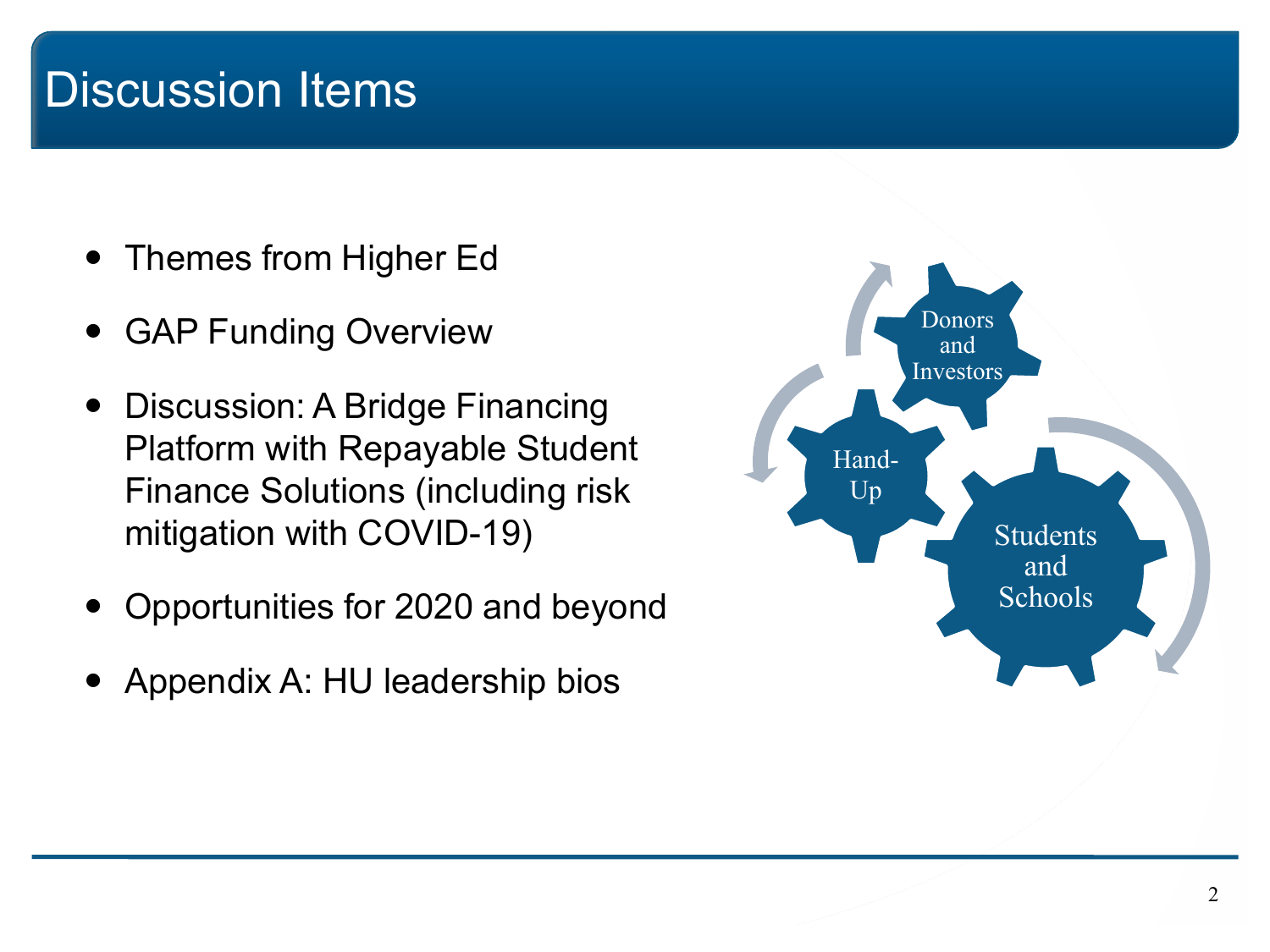### Themes From the Higher Education Sector

- Families and schools need more solutions to cover the full cost of attendance (especially for GAP Funding)
- Administrators and board members have wrestled with ways to address additional GAP Funding but haven't been able to find a feasible launch point.
- Schools would like to start with some small steps that can help them diversify their funding sources today and provide protection against legislative and regulatory changes in the future
- Schools acknowledge that building and managing a compliant loan/ISA program would be a significant distraction from their core mission of educating students
- Schools are looking for additional education financing solutions that will add immediate value to their students, including:
	- Increasing access
	- Reduce attrition
	- Reducing large out-of-pocket or in-school payment obligations
	- Increasing the amount of credit loads that can be taken per term (and thereby reducing the time to completion)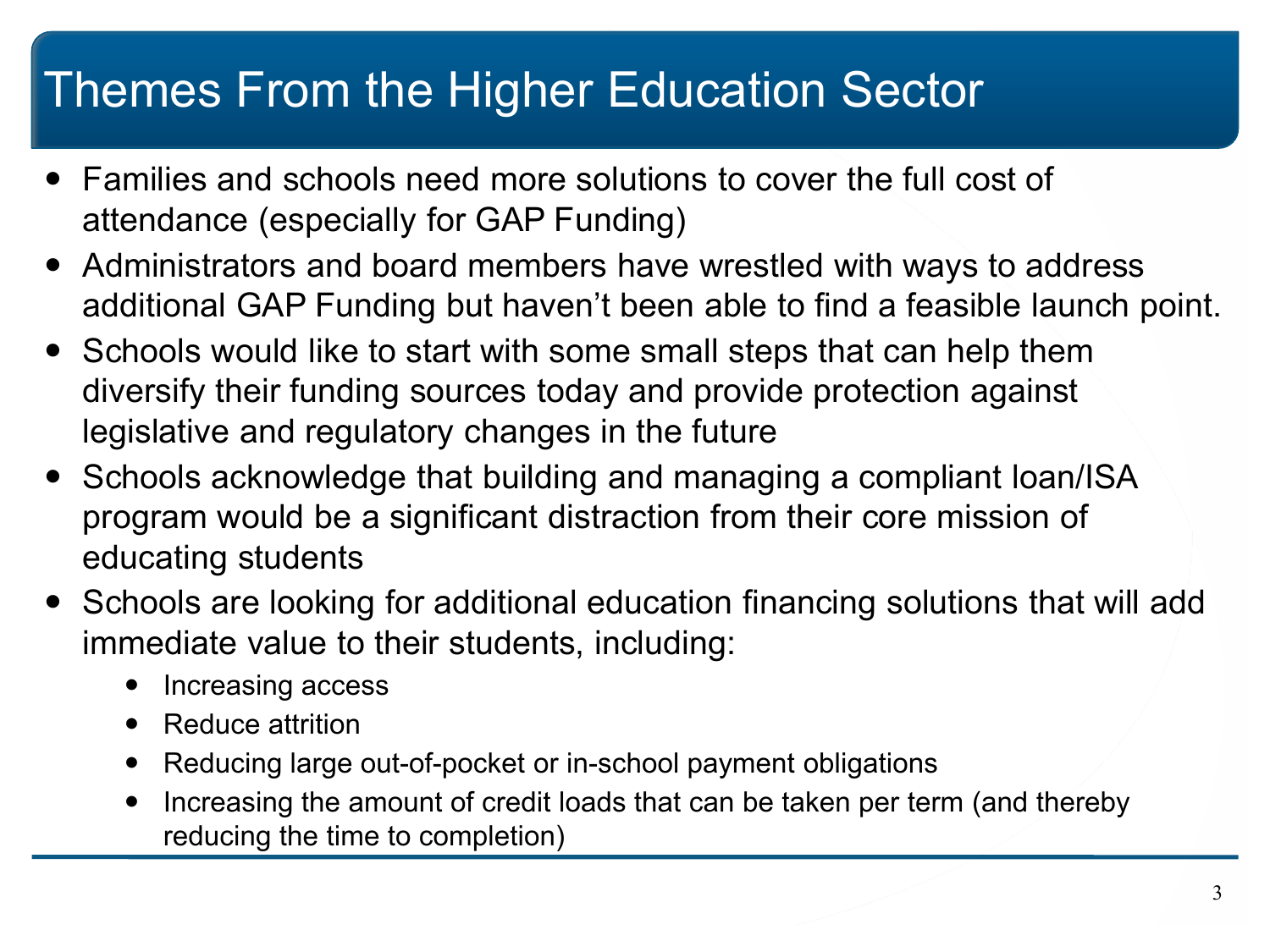# GAP Funding Overview

- GAP Funding Defined The last dollars needed for someone to attend the school and program of their choice.
	- $\triangleright$  GAP Funding = Cost of Attendance All Other Financial Aid Sources\* \*(includes, Merits, Grants, Scholarships, Discounts, and Federal/State Loans)
- Underserved student groups are disproportionately impacted by the lack of GAP Funding solutions. Examples include:
	- Independent, adult students
	- Minority students
	- Students from lower socioeconomic means
	- First-generation students
	- Students that receive less Merit based aid
	- Families where parents are ineligible for Federal and/or credit-based loans
- Affected students often have lower incomes, savings, FICO scores, and access to traditional financial markets than the population as a whole.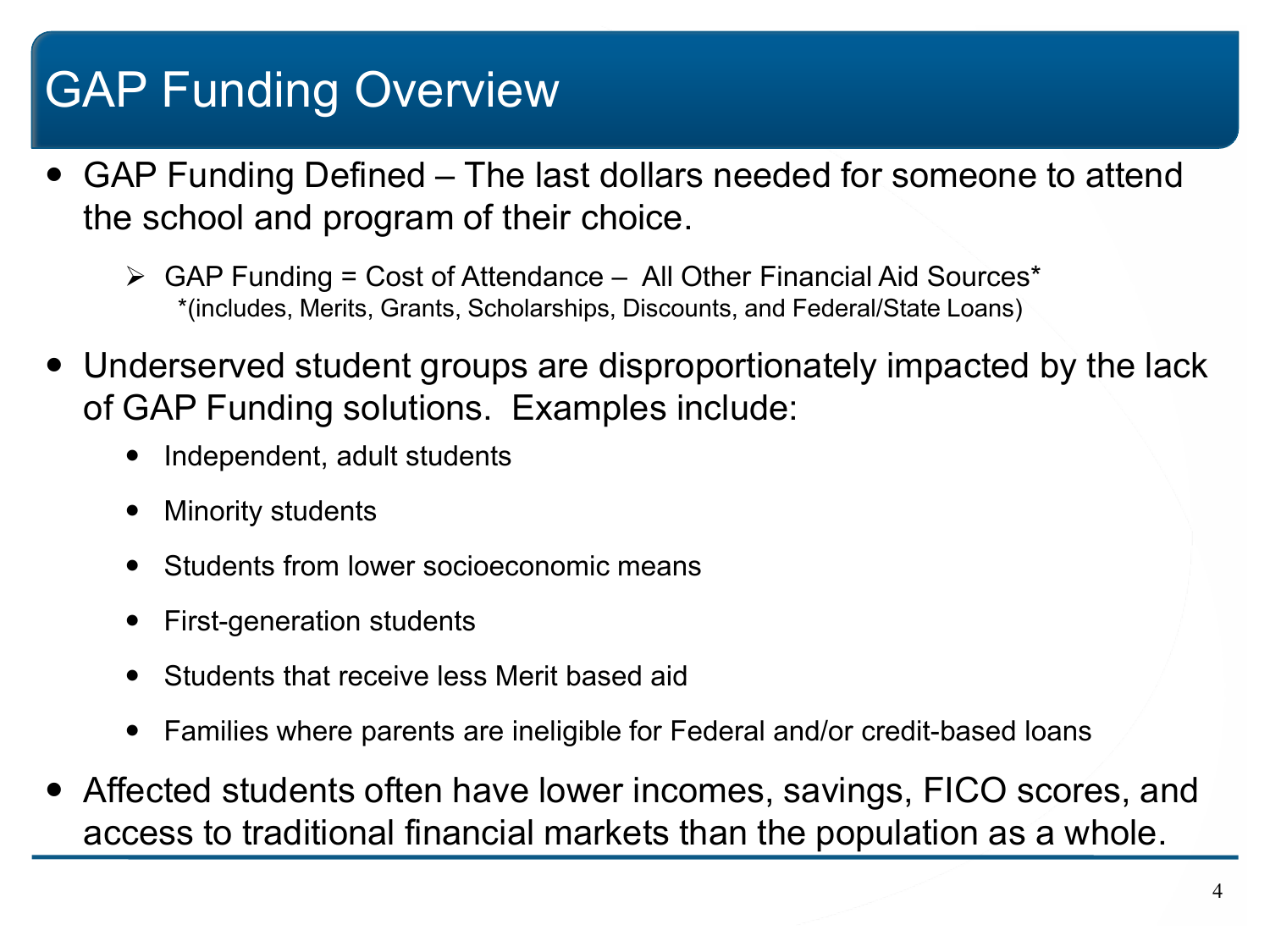# Higher Ed Cost, Aid and GAP Funding - The Math

| <b>Student Example</b>                                   |             |               |
|----------------------------------------------------------|-------------|---------------|
|                                                          | Range       | <b>Median</b> |
| <b>Cost of Attendance (Gross Price)*</b>                 | \$35-45K    | 40,000<br>Ś.  |
| Merit, Scholarships and Institutional Grants (Discounts) | $($10-30K)$ | \$ (20,000)   |
| <b>Net Price</b>                                         | \$5-35K     | 20,000<br>S   |
| <b>Federal Student Aid (Grants and Loans)</b>            | \$10-19K    | \$ (14,500)   |
| <b>Remaining Student Balance</b>                         | \$0-25K     | 5,500         |
|                                                          |             |               |

\*This amount includes tuition, fees, books, room & board, and other necessary expenses

- For some students this remaining balance can be easily resolved by parental support (including PLUS loans) or other means, but for many this remaining balance will become a barrier to the pursuit of their dreams.
- Hand-Up levels the playing field for these underserved students with uniquely designed repayable solutions that are comparable to those offered to credit-tested parents and grad students by the federal government aid programs.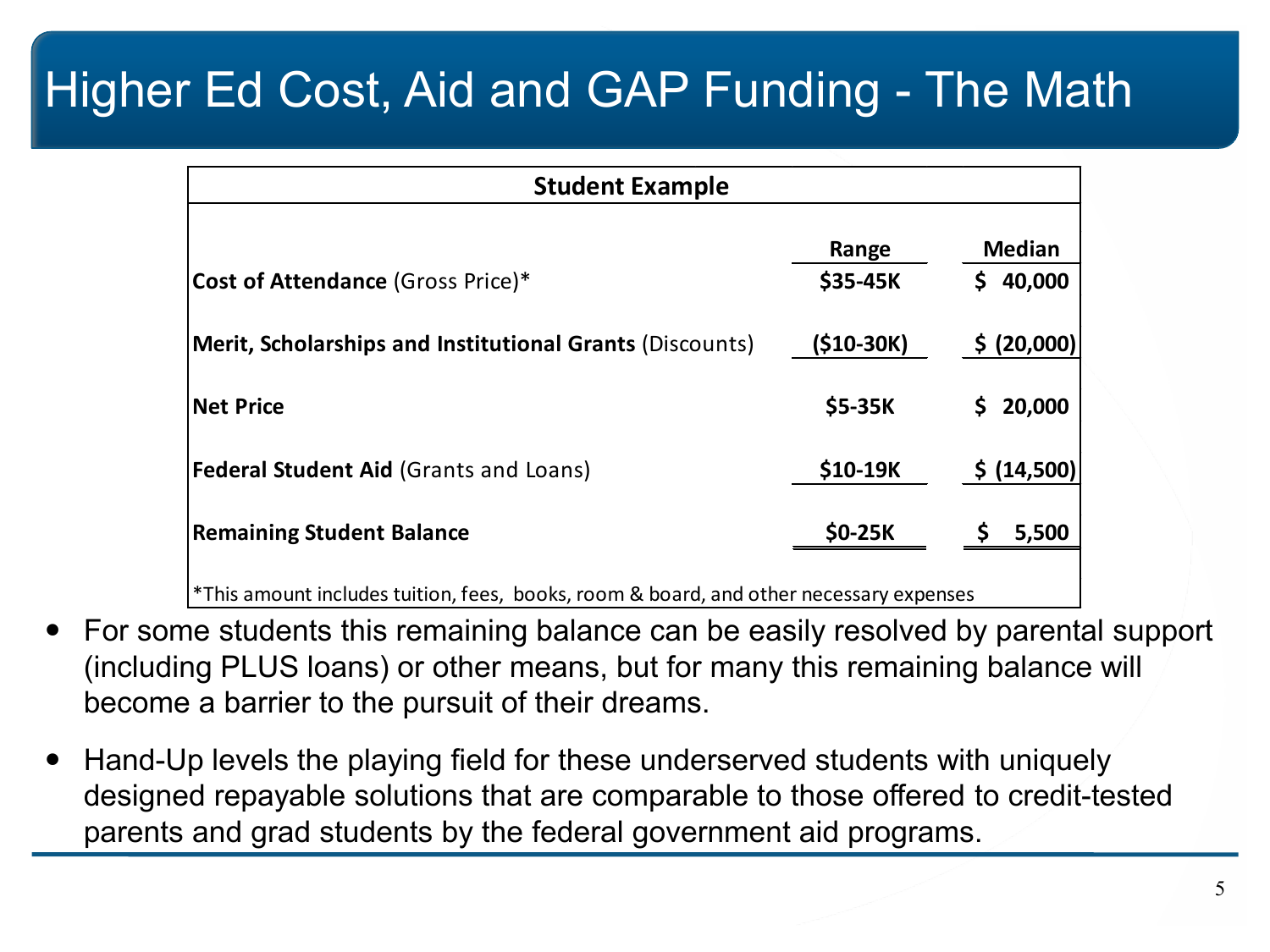Discussion: A Bridge Financing Platform with Repayable Student Finance **Solutions**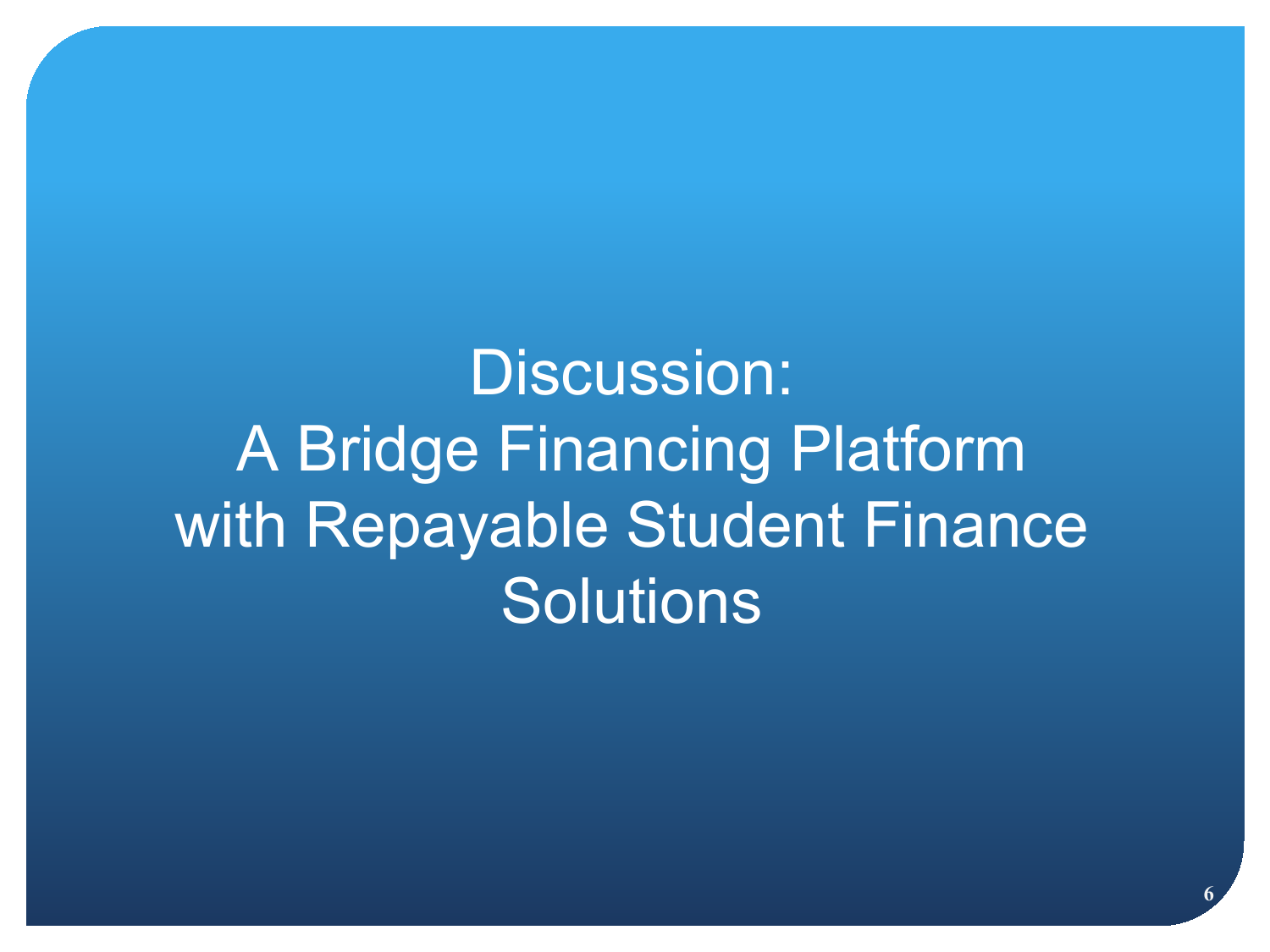## Hand Up Financial Group Platform Partners

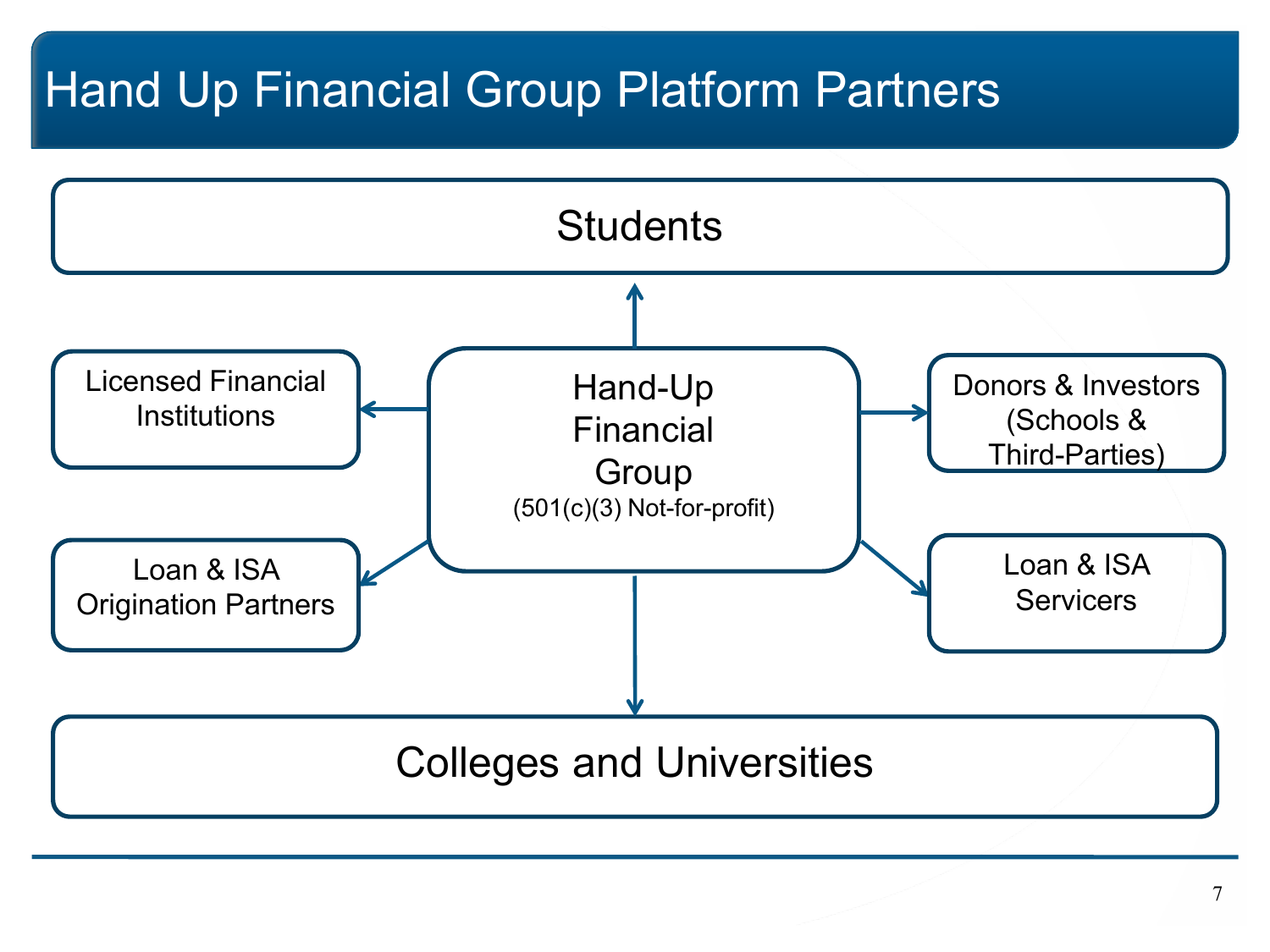### Stewardship That Meets the Needs of All

- **Students** To get a higher education, virtually all students and families need well-designed and well-executed financing solutions, delivered at affordable price points, regardless of their credit score or background
- **Schools** To avoid intrusive government regulations, institutions need alternative funding to supplement Federal funding, at comparable prices and approval rates, while avoiding becoming a lender themselves
- **Supporters/Investors** To provide high social impact investment with positive financial returns, donors and investors need a safe and trusted place to deploy capital, in a program that is compliant with federal and state lending laws, and that provides a tremendous societal benefit to students and the schools of their choice.

**Hand Up is the only entity that can bring students, schools and investors together in a way that meets these common goals**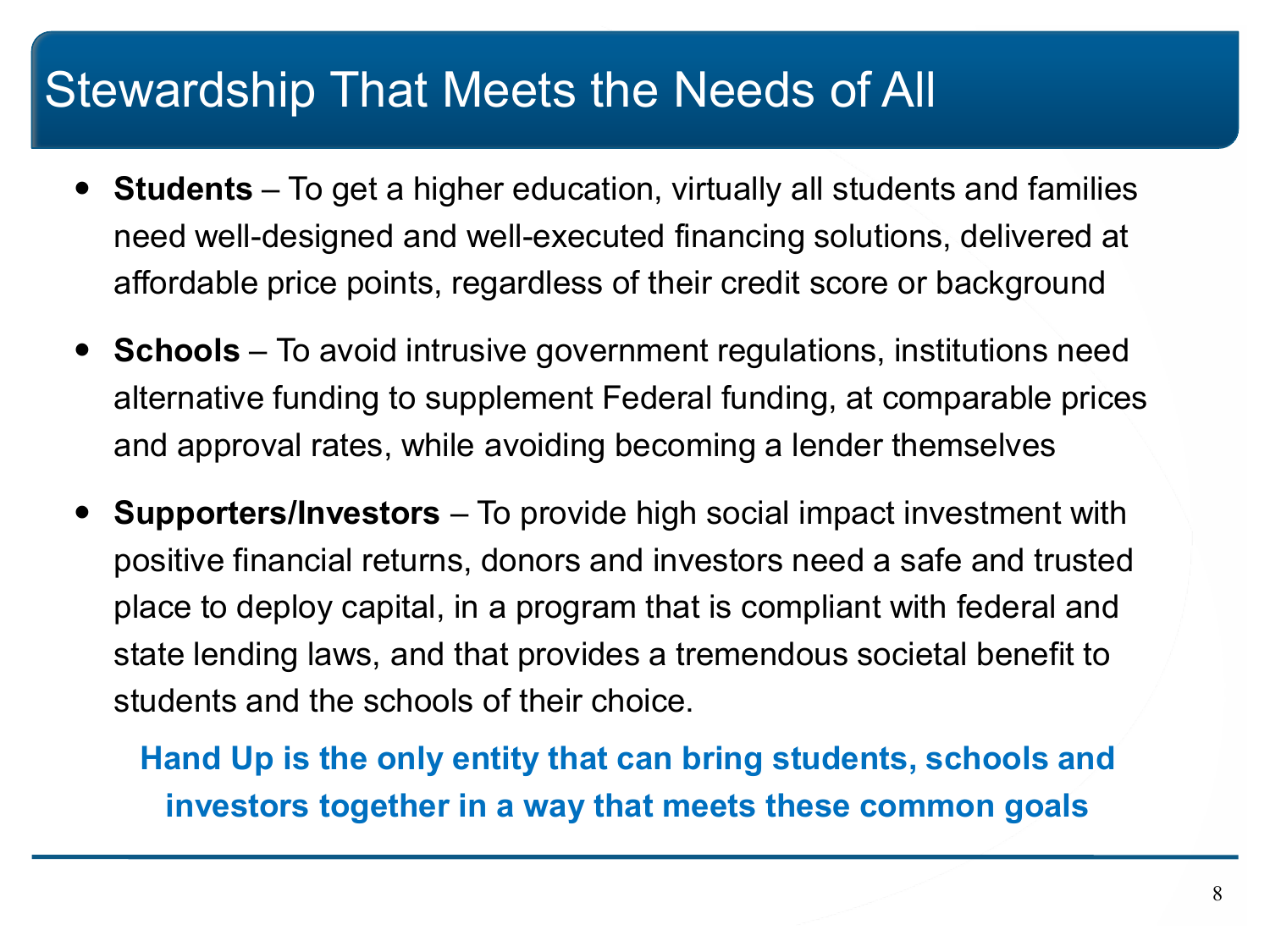# Enabling Platform: Hand-Up Financial Group

Hand Up Financial Group (HU) is a unique non-profit educational finance platform designed to provide GAP Funding solutions to institutions and mission-focused investors to meet the diverse needs of students

- Allows schools to start small with a school funded loan program, gain an understanding of how to improve repayment rates, and gather the insight needed to attract third party investors
- Over time these loan programs can be scaled and could include many different investor-funded options including income sharing agreements
- Allows for the structural complexity and compliance requirements of a loan program to be managed outside of a school by HU, thereby enabling the school to focus on what they do best: educating students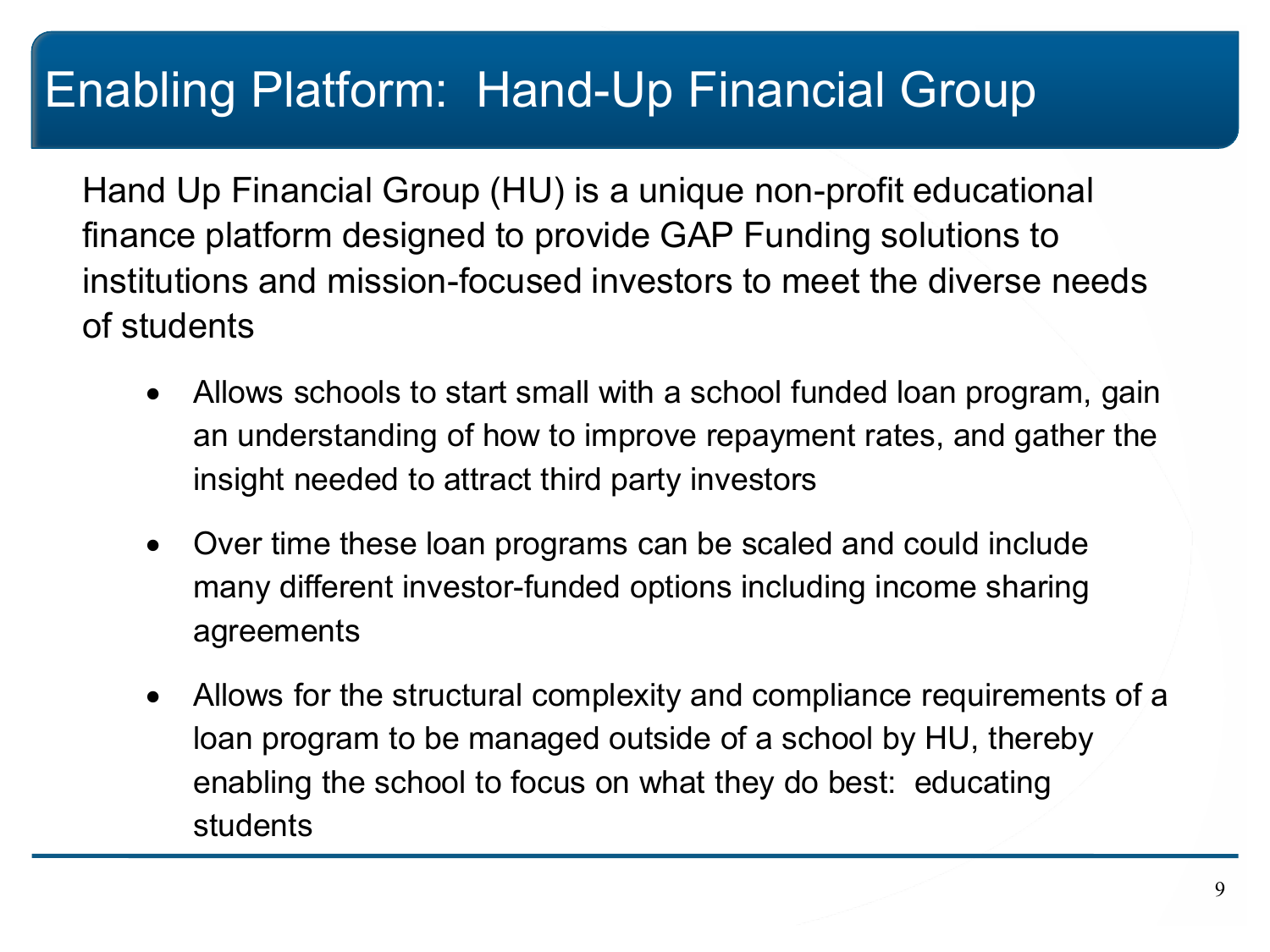### Sources of Tuition and Fees

#### **Today's Funding Model**

#### **Primary Funding:**

**Merit Based Aid Federal and State Grants Federal Student/Parent Loans Military/Veterans Benefits Institutional Need/Endowed Aid Parental Co-signed Loans Lumpsum Cash Payments Small Payment Plans** 

**Unfunded Discounts** & Large **Payment Plans** 

#### **Tomorrow's Funding Model**

#### **Primary Funding:**

**Merit Based Aid Federal and State Grants Federal Student/Parent Loans Military/Veterans Benefits Institutional Need/Endowed Aid Parental Co-signed Loans Lumpsum Cash Payments Small Payment Plans** 

> **Hand-Up GAP Funding Unfunded Discounts**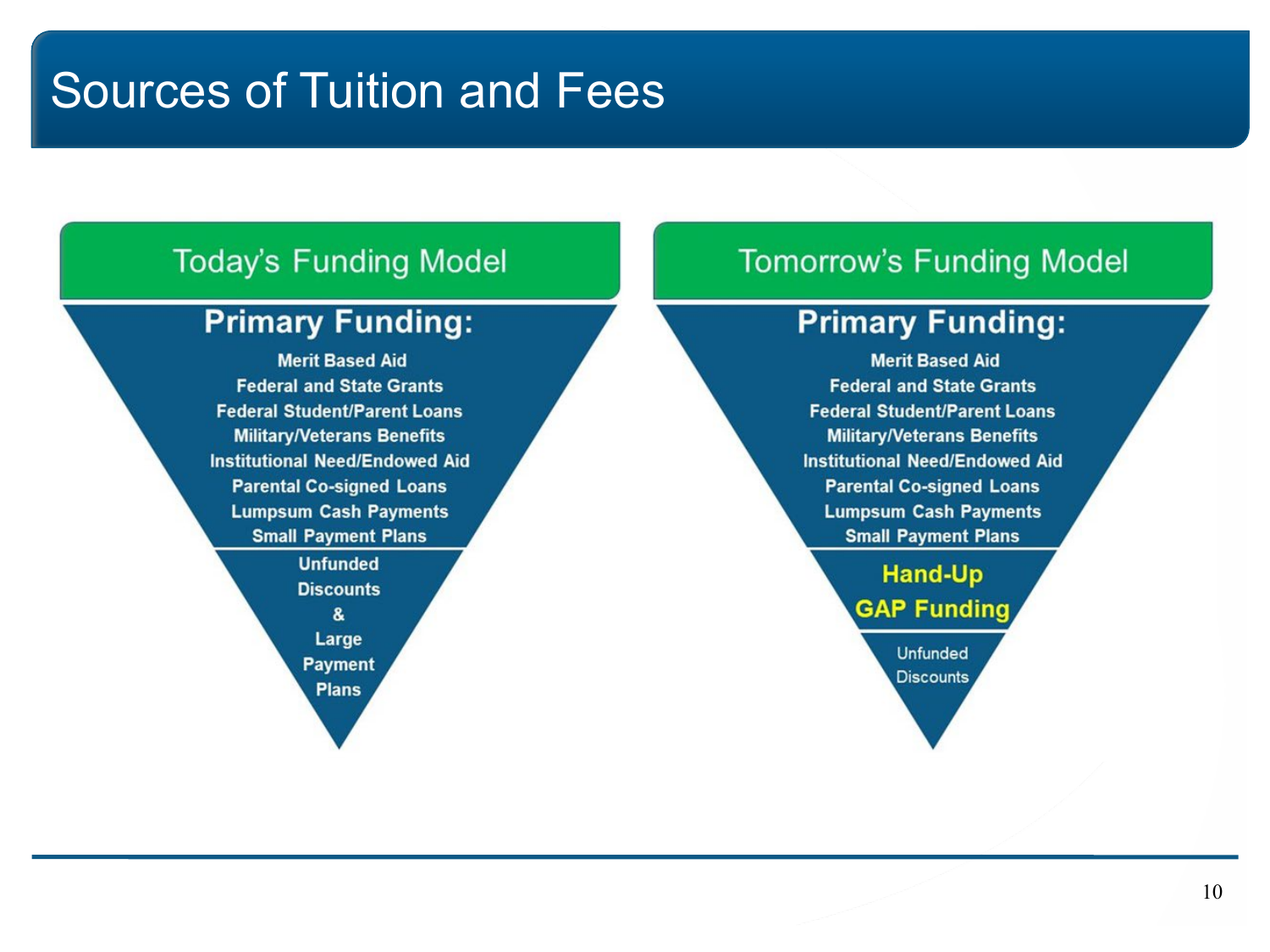Twenty years of building and managing school guaranteed loan programs has shown that when schools have comprehensive GAP Funding solutions, it can move the needle in all of the following areas:

- 1. Increases in Enrollments
- 2. Decreases in "No-Show" Students
- 3. Decreases in Attrition
- 4. Ability for more online students to attend Full-Time
- 5. Decreases in Unfunded Discounts
- 6. Increase in Cash Flows (immediately and over time)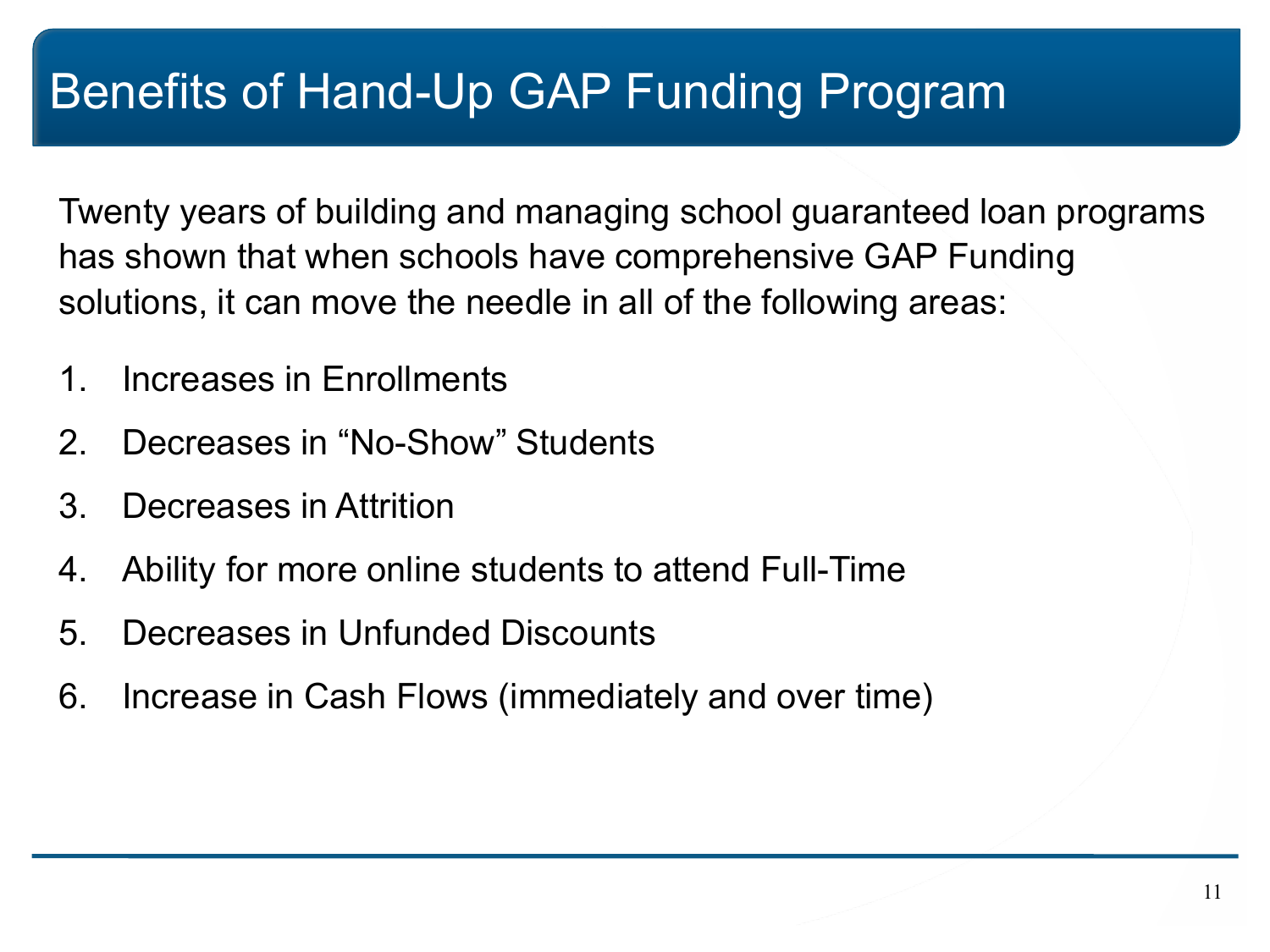### How Does the Hand-Up Model Work?

- HU offers students and schools unique products and terms not found anywhere else in the private student finance marketplace
- HU's non-profit status allows it to offer products and services that are as economical as federal loans to students, but with better customer service solutions
- HU utilizes best-in-class third party origination partners that make the application process for students and schools simple and efficient
- HU has a highly qualified management team and utilizes seasoned servicing partners to build a compliance environment that could not be replicated at individual schools in a cost-effective manner.
- HU's capital structures allow for multiple sources of capital working in synergy to address differing risk tolerances and investment objectives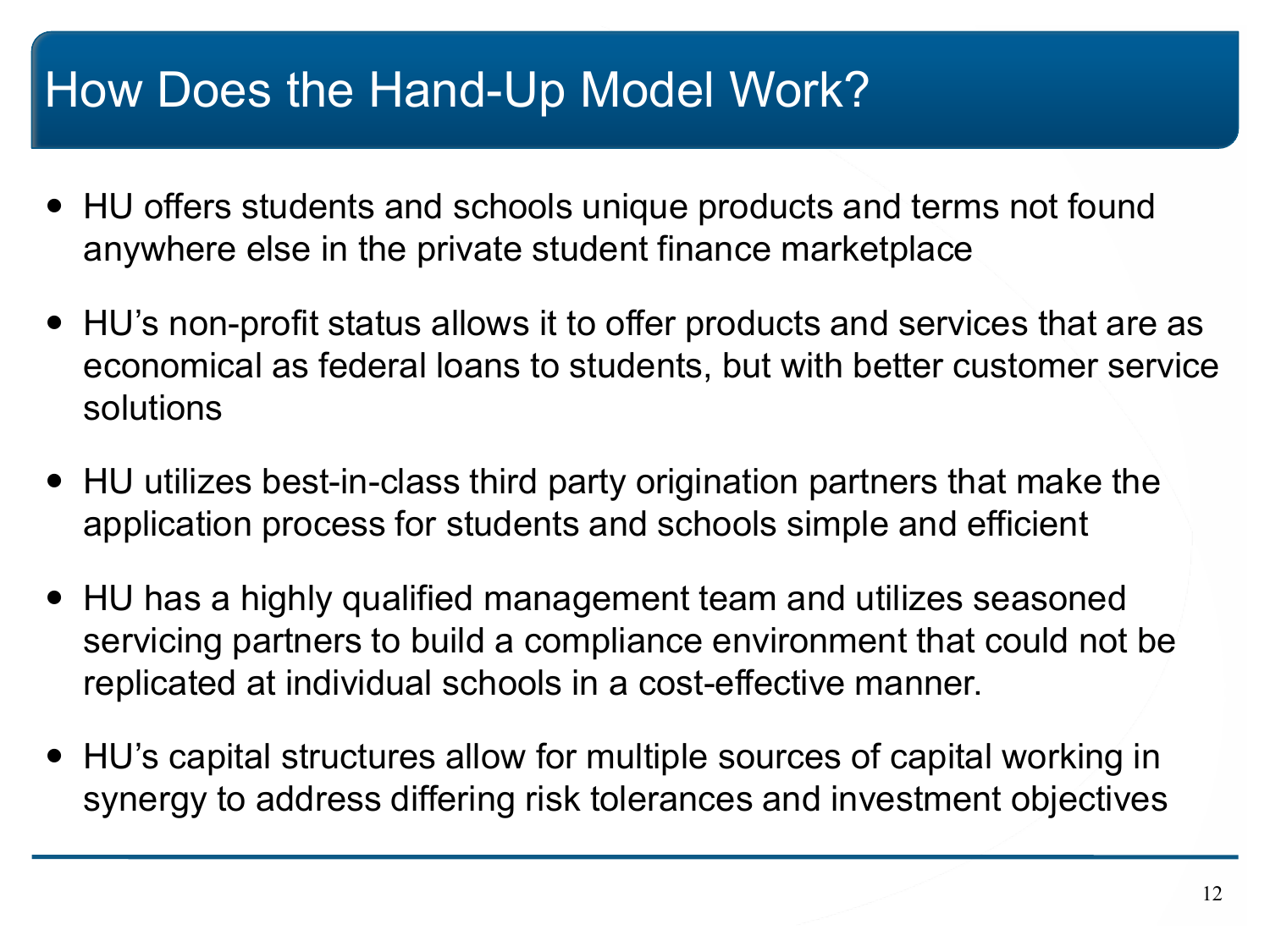## Hand-Up Financial Group: Impact Example



**This Cycle Can Continue in Perpetuity:** 

**Money is invested, repaid, reinvested, withdrawn, replaced, and re-cycled…Indefinitely!**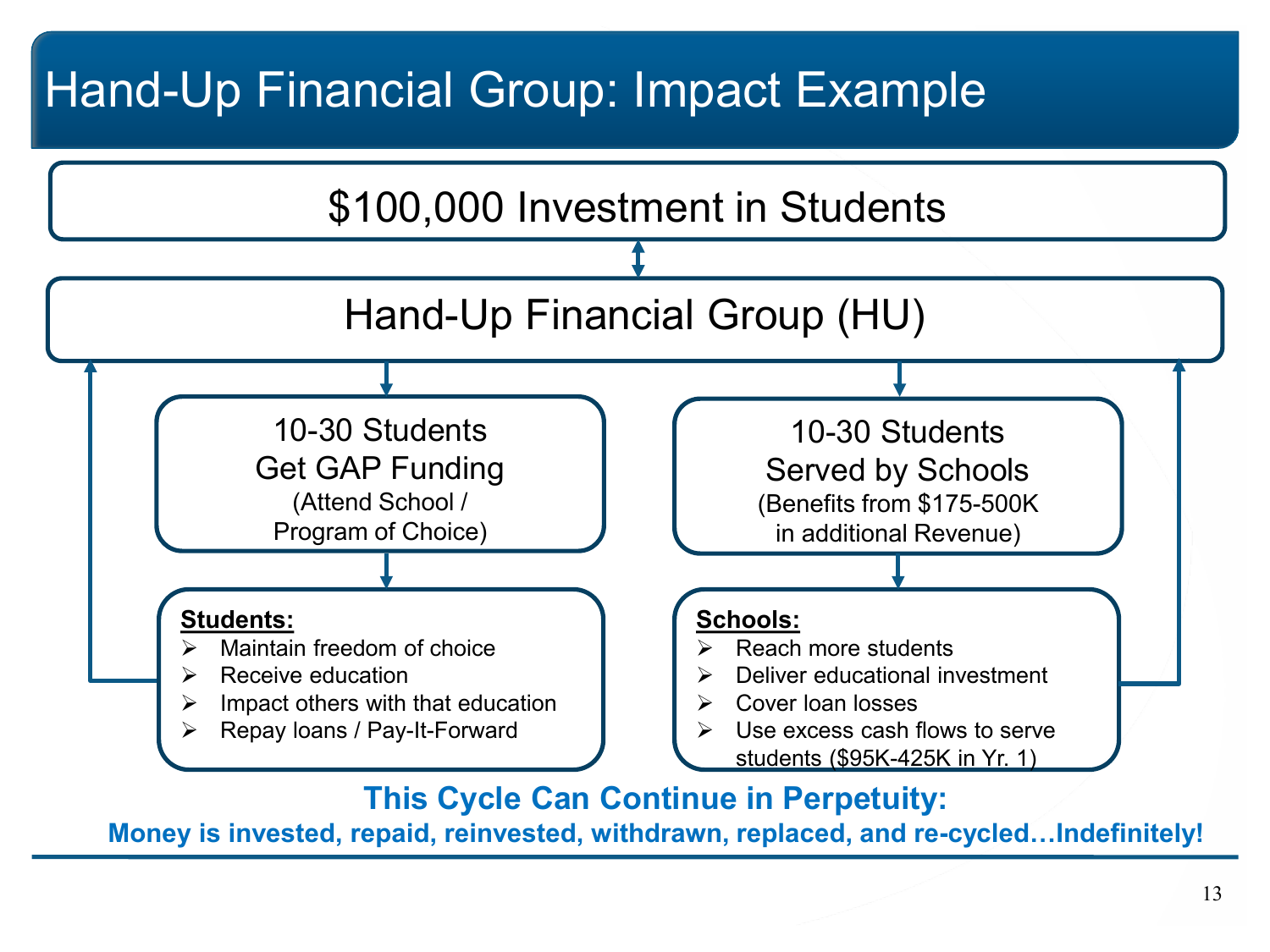# **Opportunities**

- Hand-Up Financial Group will offer new financing programs for 2020/2021. This will include the following:
	- Institutional sponsored loans where the school is paid over the life of the loan based on the student's repayments.
	- Investor funded loans where the source of capital is provided by one or more social impact investors and repaid to these investors over the life of the loan, with a guarantee by the school.
	- ISA programs where the school and/or social impact investors are paid overtime based on the students post graduation earnings.
- Help schools achieve better outcomes: reaching more students; reducing families' 2020 financial anxieties; improving completion rates and repayment rates.
- For socially minded investors, that want to support students at their choice of institutions, the ability to pilot loan programs using their own capital.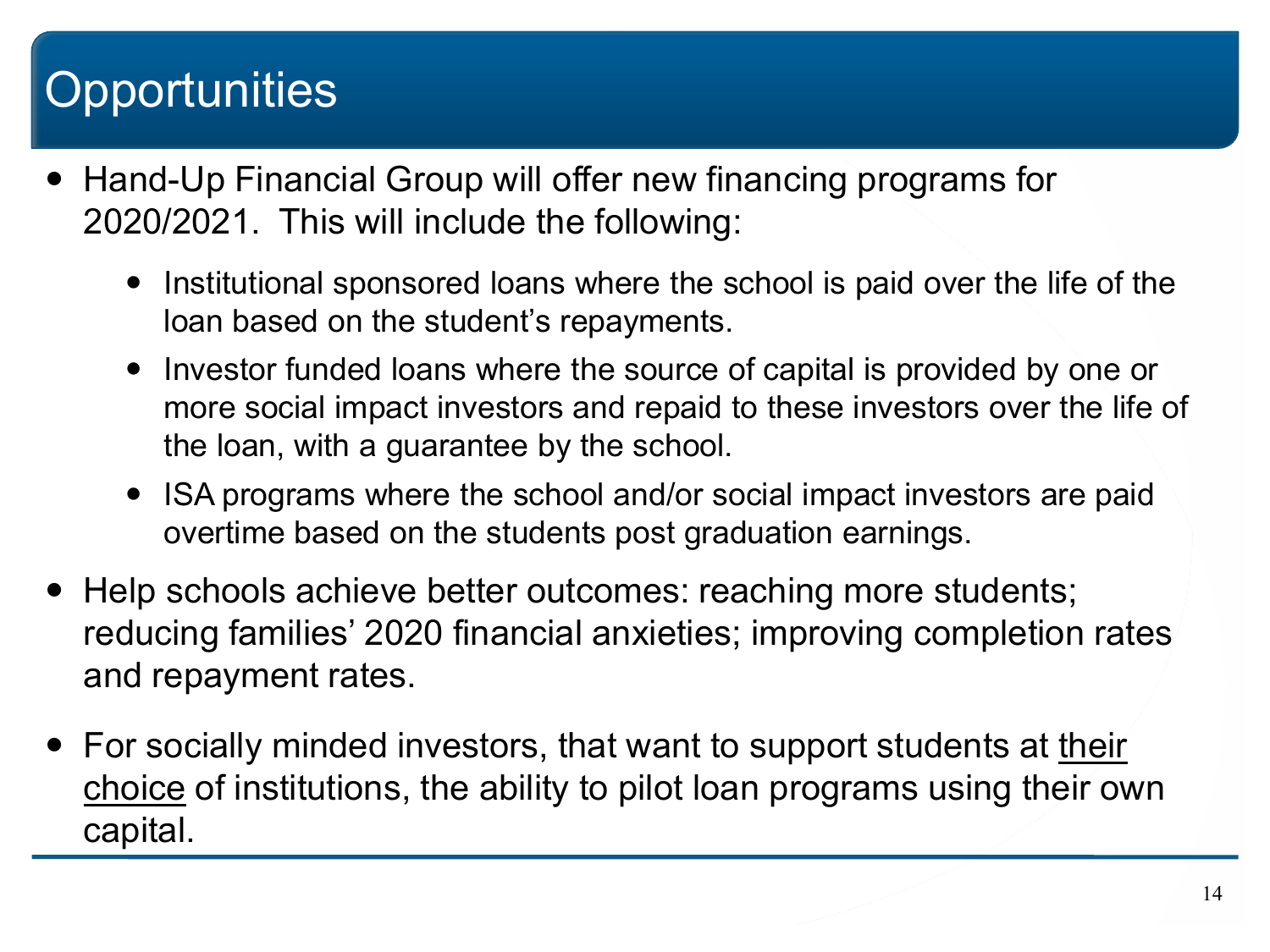

**Discussion** & Questions?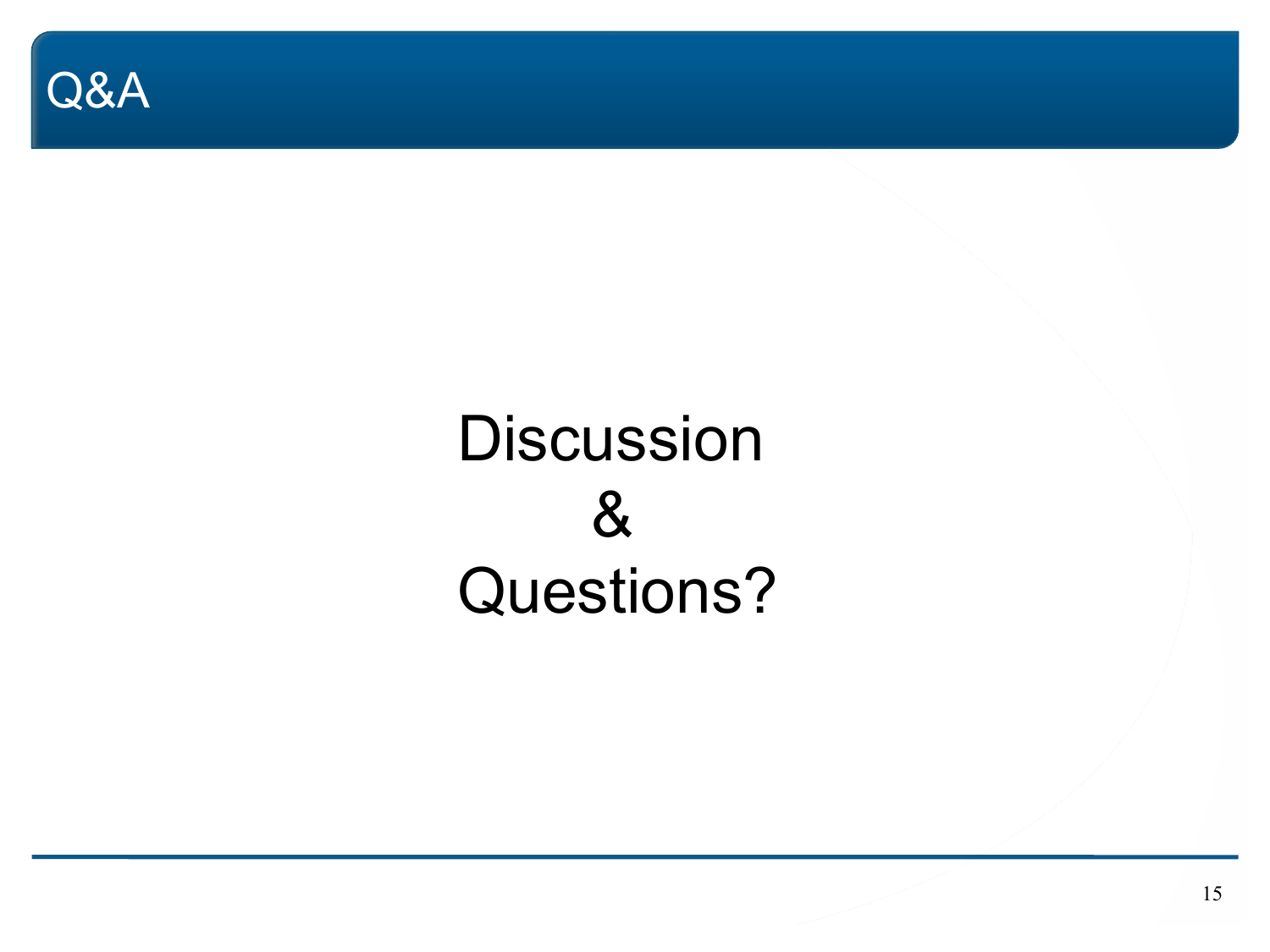Appendix A: Key Hand-Up Board and Management Bios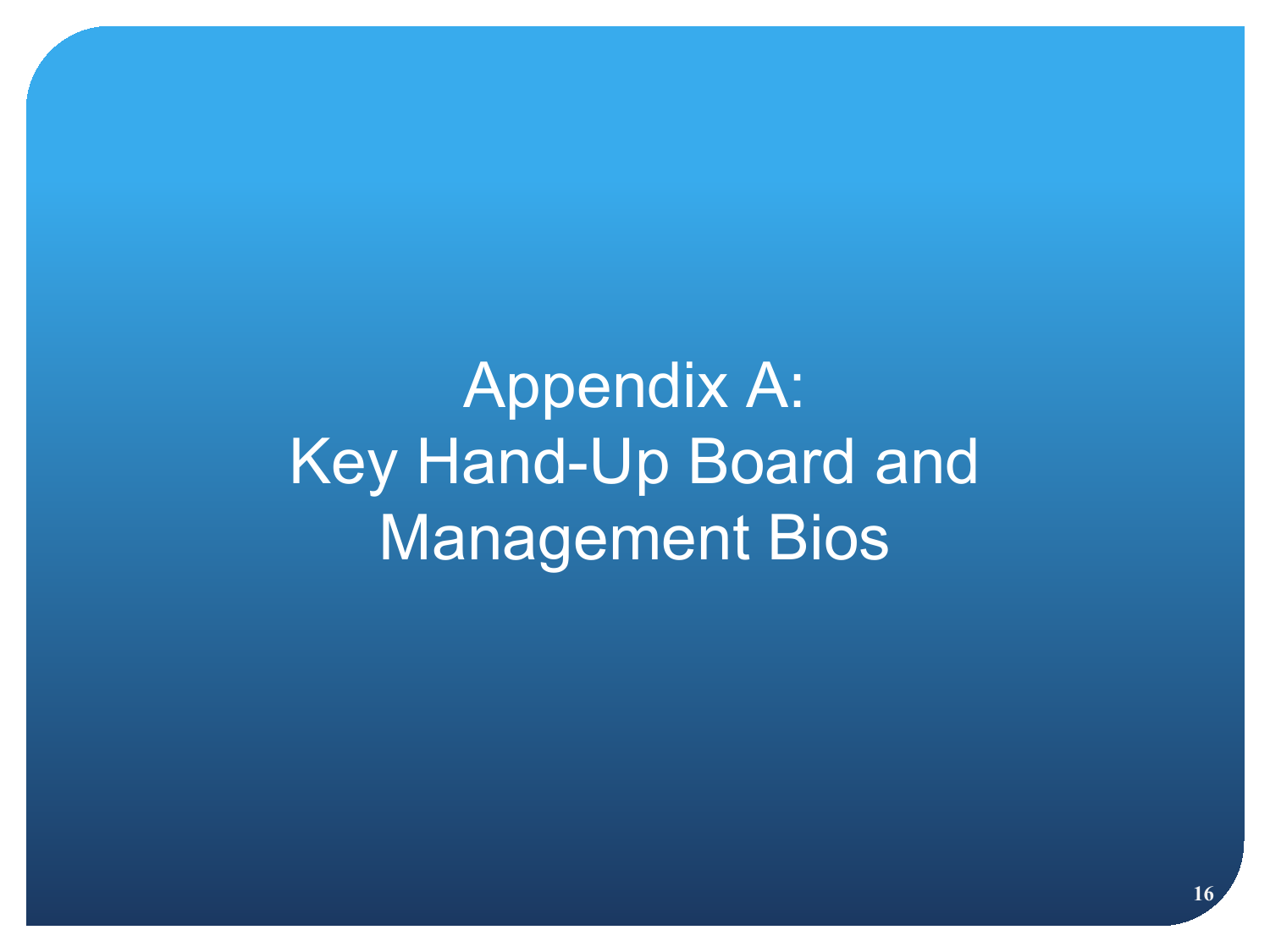### Board and Management Bios: Don King



**Don King Founder, Chairman & CEO -HU Managing Partner- KCG**

Cell: 714.658.5209 Fax: 714.464.4265 Email: dking@handupfinancial.org dking@kingconsultinggroup.com

**Don King is a Big-4 CPA who began his career in public accounting, where he worked primarily on Real Estate, Energy, and Higher Education clients. His Hand-Up Financial Group, Inc. (HU) and King Consulting Group, LLC (KCG) both leverage teams that have over 100 years of Higher Ed experience in a variety of Institutional Finance/Accounting, Legal and Student Finance roles.** 

**Don previously served in a variety of roles in the post-secondary education industry. He has held executive level finance positions focused on operational and financial oversight of multi-state and multi-national educational institutions. He also served as an external auditor and executive recruiter.** 

**Don has two decades of experience in the GAP Funding Industry with particular expertise in building and managing programs through partnerships with schools, third-party servicers and sources of capital. His team also has experience analyzing millions of federal and private student loan records for hundreds of thousands of students.**

**Don serves on the Regional Board of HOPE International, a global faith-based nonprofit focused on addressing both physical and spiritual poverty through microenterprise loans and development.**

**Don holds a Bachelor's degree in Business Administration, with a concentration in Accounting, Summa Cum Laude, from the College of William & Mary.**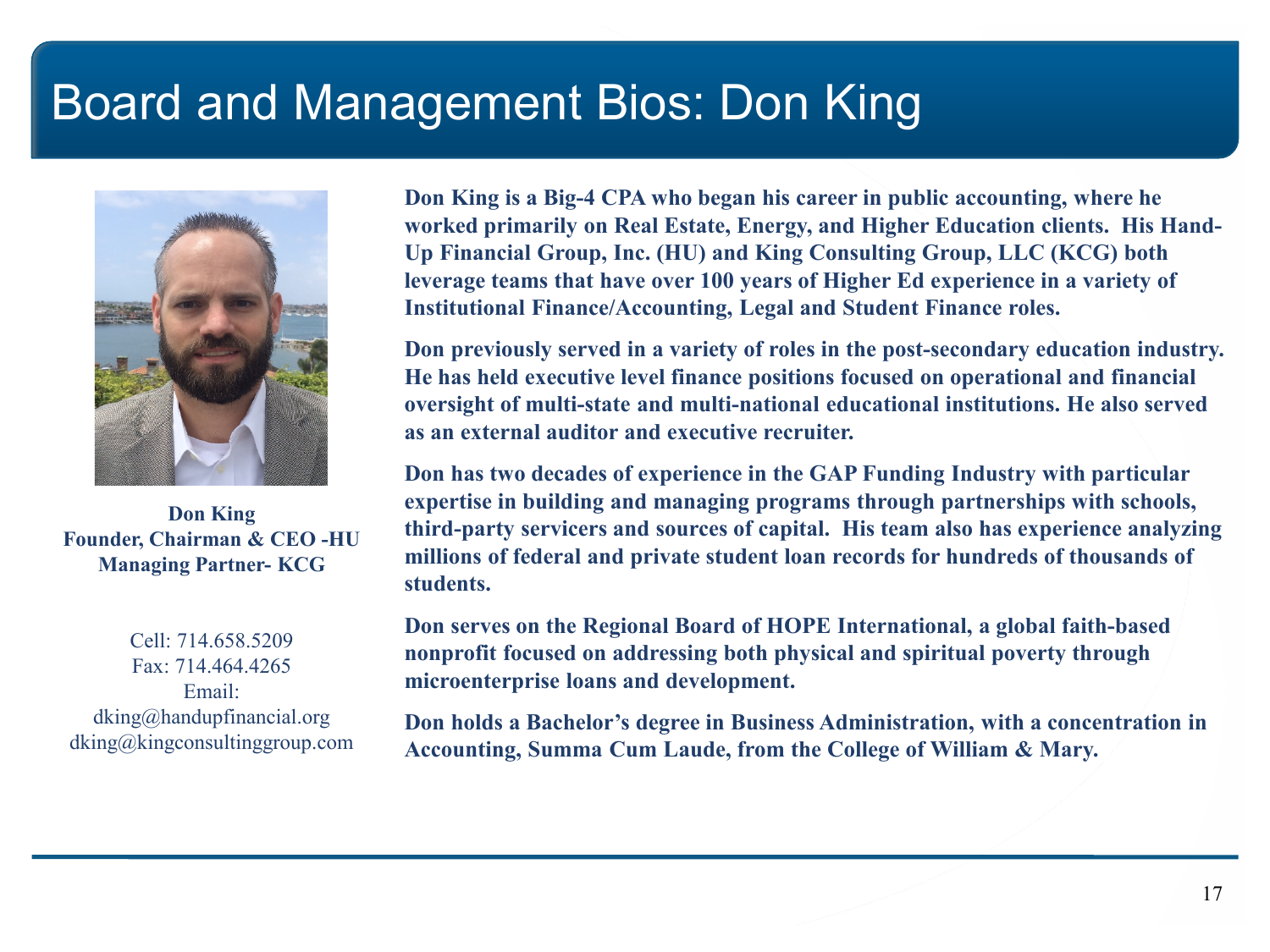### Board and Management Bios: Mike Brase



**Mike Brase Board Member - HU Senior Managing Director - KCG**

Cell: 714.273.1380 Email: mbrase@kingconsultinggroup.com **Mike Brase began his career as a Big-4 CPA in public accounting, where he worked primarily on Financial Services, Manufacturing and Governmental/Non-Profit clients. He has spent the last 20+ years leading and advising management within the health care and education service sectors.**

**Mike previously served in a variety of roles in the post-secondary education industry, including Vice President of Finance with responsibilities over accounting, budget/forecast, student accounts, receivable management, collections, key regulatory measure oversite, cash forecasting and business analytics. His teams have provided support to operations on such things as pricing decisions, maximizing sources of funding, analysis on the impact of anticipated scholarship programs, acquisition integrations and monthly insight on financial results.** 

**Mike has led many large-scale change efforts in his Finance roles including working with cross functional teams to implement new business models, company-wide and functional performance metrics, system conversions, business reengineering and process improvements – all with significant return on investment.**

**Mike serves on the strategic advisory team for The Leadership Institute (TLI), an international ministry that focuses on training generations of leaders through the integration of spiritual formation and leadership development.**

**Mike holds a Bachelor's degree in Business Economics from the University of California, Santa Barbara.**